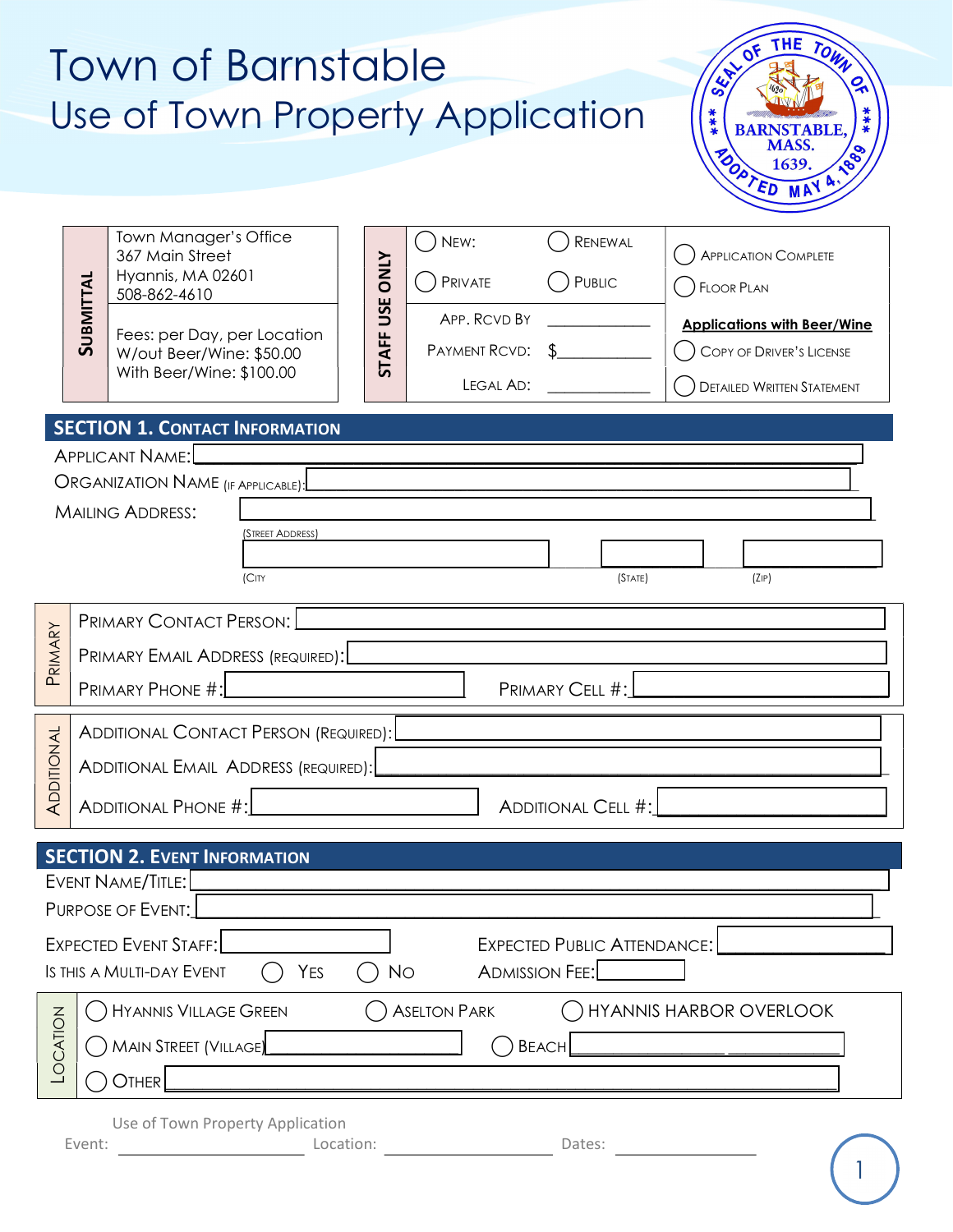|              | ** Check all that apply**                                                                         |                                                                                           |  |  |
|--------------|---------------------------------------------------------------------------------------------------|-------------------------------------------------------------------------------------------|--|--|
| TYPE         | FESTIVAL/FAIR<br><b>CHARITY BENEFIT/FUNDRAISER</b>                                                | <b>CEREMONY</b><br><b>FARMERS MARKET</b>                                                  |  |  |
|              | PARADE/PROCESSION<br><b>RUN AND/OR BIKE RACE</b>                                                  | OTHER                                                                                     |  |  |
|              | SET UP DATE:                                                                                      | CLEAN UP DATE:                                                                            |  |  |
|              | <b>JAM/PM</b><br><b>START TIME:</b><br>AM/PM<br><b>END TIME:</b>                                  | <b>J</b> am/pm<br>AM/PM<br>START TIME:<br><b>END TIME</b>                                 |  |  |
| <b>DATES</b> | <b>EVENT START DATE:</b>                                                                          | EVENT END DATE:                                                                           |  |  |
|              | AM/PM<br>START TIME<br>END TIME<br>AM/PM                                                          | AM/PM<br>AM/PM<br><b>START TIME:</b><br><b>END TIME!</b>                                  |  |  |
|              | <b>RAIN DATES:</b>                                                                                |                                                                                           |  |  |
|              | <b>PUBLIC SAFETY</b>                                                                              | <b>PUBLIC WORKS</b>                                                                       |  |  |
|              | <b>YES</b><br><b>PRIVATE SECURITY</b><br>No                                                       | <b>TOWN COMFORT STATIONS</b><br>YES<br>$\bigcirc$ No                                      |  |  |
|              | <b>COMPANY NAME:</b>                                                                              | <b>PORTABLE TOILETS</b><br>$( )$ Yes<br>No<br>#<br><b>MUST BE HANDICAP ACCESSIBLE</b>     |  |  |
|              | <b>ON-SITE MEDICAL SERVICES</b><br>YES<br>N <sub>O</sub>                                          | <b>No</b><br><b>PRIVATE WASTE REMOVAL</b><br>YES<br>$\begin{pmatrix} 1 & 1 \end{pmatrix}$ |  |  |
|              | <b>COMPANY NAME:</b>                                                                              | <b>GENERAL</b><br><b>RECYCLING</b><br>#                                                   |  |  |
|              | <b>No</b><br><b>YES</b><br>PROPANE                                                                | <b>No</b><br>PORTABLE GENERATOR<br>YES                                                    |  |  |
|              | <b>PORTABLE HEATERS</b><br><b>No</b><br>YES                                                       | <b>TOWN ELECTRICITY</b><br><b>No</b><br>YES                                               |  |  |
| ENT DETAILS  | <b>No</b><br>YES<br>WILL THE EVENT REQUIRE A ROAD CLOSURE                                         |                                                                                           |  |  |
|              | <b>No</b><br><b>VEHICLES ON PROPERTY</b><br>YES                                                   | <b>TOWN CONES/BARRIERS</b><br>YES<br><b>No</b>                                            |  |  |
| $\gtrsim$    | <b>DESCRIBE NEED:</b>                                                                             | <b>DESCRIBE NEED:</b>                                                                     |  |  |
|              | $\bigcap$ Yes<br>No<br>USE OF TOWN BUILDING/STRUCTURE<br>NAME OF BUILDING:                        |                                                                                           |  |  |
|              | <b>DESCRIBE NEED:</b>                                                                             |                                                                                           |  |  |
|              | PUBLIC ART BEING OFFERED AT EVENT (CHALK, CHARCOAL, WASHABLE PAINT): (                            | YES<br>()No                                                                               |  |  |
|              | <b>LICENSING</b>                                                                                  | <b>TOWN CLERK</b>                                                                         |  |  |
|              | $()$ Yes $()$ No Wine $()$ Yes $()$ No<br>BEER                                                    | RAFFLE/LIVE AUCTION<br>YES<br>N <sub>O</sub>                                              |  |  |
|              | $( )$ No<br>YES<br>AMPLIFICATION                                                                  | <b>MERCHANDISE VENDORS</b><br><b>No</b><br>YES                                            |  |  |
|              | Yes<br>No<br>ENTERTAINMENT<br>INCLUDES LIVE/RECORDED MUSIC, MOVIES, PERFORMERS, INFLATABLES, ETC. |                                                                                           |  |  |
|              | Use of Town Property Application                                                                  |                                                                                           |  |  |
|              | Event:                                                                                            |                                                                                           |  |  |
|              |                                                                                                   |                                                                                           |  |  |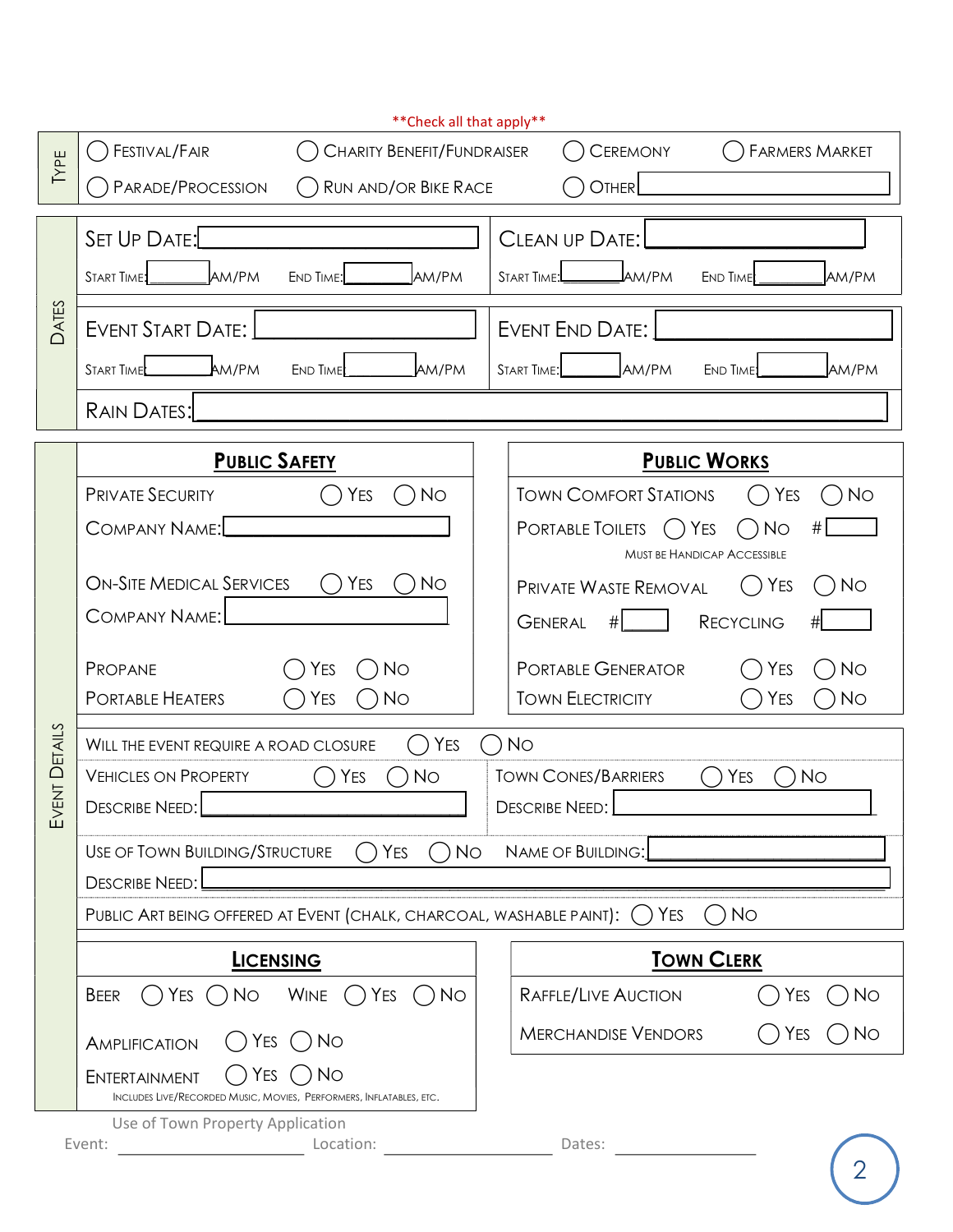|                      | <b>BUILDING</b>                                      | <b>HEALTH</b>                 |                                |
|----------------------|------------------------------------------------------|-------------------------------|--------------------------------|
|                      | <b>TENTS</b>                                         | <b>FOOD PREPARED OFF SITE</b> | $\bigcap$ Yes<br>$\bigcap$ No  |
|                      | COMPANY NAME: ___________________________            | <b>FOOD PREPARED AT EVENT</b> | $\bigcap$ YES<br>$\bigcap$ No  |
|                      | DIMENSIONS:                                          | Prepackaged Food              | $\bigcap$ YES<br>$\bigcap$ No  |
|                      |                                                      | RAW SHELLFISH                 | $\bigcap$ Yes<br>$\bigcirc$ No |
|                      | # ______   TABLES   # _____<br><b>CHAIRS</b>         | FOOD TRUCKS                   | $\bigcirc$ No<br>$\bigcap$ Yes |
|                      | COMPANY NAME: ___________________________            | HANDWASHING STATIONS          | $\bigcap$ Yes<br>$\bigcirc$ No |
|                      | TEMPORARY STAGE () YES<br>$( )$ No                   | ANIMALS ON SITE               | $\bigcap$ Yes<br>$\bigcap$ No  |
|                      | $\bigcap$ YES<br>$( )$ No<br><b>FENCING</b>          |                               |                                |
| <b>EVENT DETAILS</b> | $SIGNS/BANNERS$ $\bigcap$ YES $\bigcap$ NO $\#$ ____ |                               |                                |
|                      | INFLATABLES $\bigcap Y$ ES $\bigcap N$ O # $\_\_$    |                               |                                |
|                      | COMPANY NAME: University of the COMPANY NAME:        |                               |                                |
|                      |                                                      |                               |                                |
|                      | <b>PARKING</b>                                       |                               |                                |
|                      | SHUTTLE SERVICE $\bigcap$ YES $\bigcap$ NO           |                               |                                |
|                      | RESERVED STAFF/VOLUNTEER/VENDOR PARKING              |                               |                                |
|                      | PERMITS NEEDED $\bigcap$ YES $\bigcap$ NO            |                               |                                |
|                      | REQUESTED CLOSURE OF TOWN PARKING LOT                |                               |                                |
|                      | DESCRIBE NEED: ______________________________        |                               |                                |
|                      |                                                      |                               |                                |

| HEALTH                        |               |                            |  |  |
|-------------------------------|---------------|----------------------------|--|--|
| <b>FOOD PREPARED OFF SITE</b> |               | $()$ Yes $()$ No           |  |  |
| Food Prepared at Event        |               | $\bigcap$ Yes $\bigcap$ No |  |  |
| Prepackaged Food              |               | $\bigcap$ Yes $\bigcap$ No |  |  |
| RAW SHELL FISH                |               | $\bigcap$ Yes $\bigcap$ No |  |  |
| <b>FOOD TRUCKS</b>            |               | $\bigcap$ Yes $\bigcap$ No |  |  |
| HANDWASHING STATIONS          |               | $()$ Yes $()$ No           |  |  |
| <b>ANIMALS ON SITE</b>        | $\bigcap$ Yes | No                         |  |  |

## SECTION 3. INDEMNIFICATION

As a condition of the Use of Town Property approval, the Event Organizer agrees to indemnify, defend and hold harmless the Town of Barnstable and all of its officers and employees against any and all suits, causes of action or claims for injuries, damages, costs and expenses to persons or property, whether public or private, that may arise out of, or be constituting a part of the special event, or any activity constituting a part of the special event, or any act, omission or misconduct of the permit holder or his/her agents, representatives, contractors, employees or volunteers. The permit holder agrees to discharge any and all judgments that may be rendered against the Town of Barnstable or its officers and employees in connection with any suit, cause of action, or claim after the judgment becomes final and unappealable.

PRIMARY EVENT ORGANIZER SIGNATURE \_\_\_\_\_\_\_\_\_\_\_\_\_\_\_\_\_\_\_\_\_\_\_\_\_\_\_\_\_\_\_\_\_\_\_ DATE: \_\_\_\_\_\_\_\_\_\_\_\_\_\_

|        | Use of Town Property Application |        |
|--------|----------------------------------|--------|
| Event: | Location:                        | Dates: |

|     | e A |     |  |
|-----|-----|-----|--|
| . . | ×   | . . |  |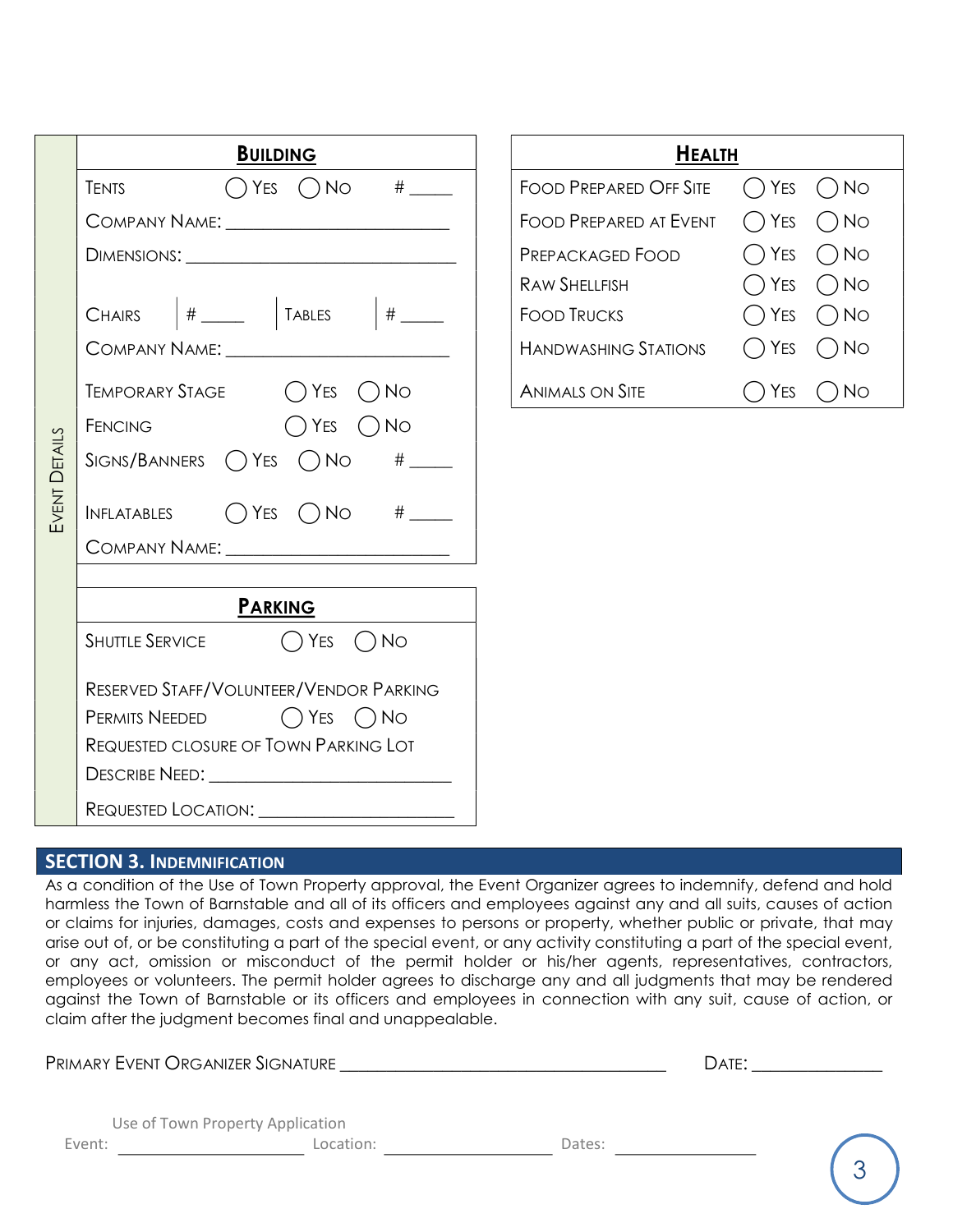|                | <b>SECTION 4. PERMIT/ENHANCEMENT REQUIREMENTS (STAFF USE ONLY)</b> |                                 |       |
|----------------|--------------------------------------------------------------------|---------------------------------|-------|
| $\bigcirc$ Yes | <b>BUILDING:</b>                                                   |                                 |       |
|                |                                                                    |                                 |       |
|                |                                                                    |                                 |       |
| YES            | HEALTH:                                                            |                                 |       |
|                |                                                                    |                                 |       |
|                |                                                                    |                                 |       |
| YES<br>( )     | LICENSING:                                                         |                                 |       |
|                |                                                                    |                                 |       |
|                |                                                                    |                                 |       |
| $\bigcirc$ Yes | POLICE:                                                            |                                 |       |
|                |                                                                    |                                 |       |
|                |                                                                    |                                 |       |
| YES            | FIRE:                                                              |                                 |       |
|                |                                                                    |                                 |       |
|                |                                                                    |                                 |       |
| YES<br>$($ )   | LIABILITY:                                                         |                                 |       |
|                |                                                                    |                                 |       |
|                |                                                                    | REVIEWED BY: __________________ | DATE: |
|                |                                                                    |                                 |       |
| YES            | <b>ARTS &amp; CULTURE:</b>                                         |                                 |       |
|                |                                                                    | REVIEWED BY: __________________ | DATE: |
|                |                                                                    |                                 |       |
|                |                                                                    |                                 |       |

|        | Use of Town Property Application |        |
|--------|----------------------------------|--------|
| Event: | Location:                        | Dates: |